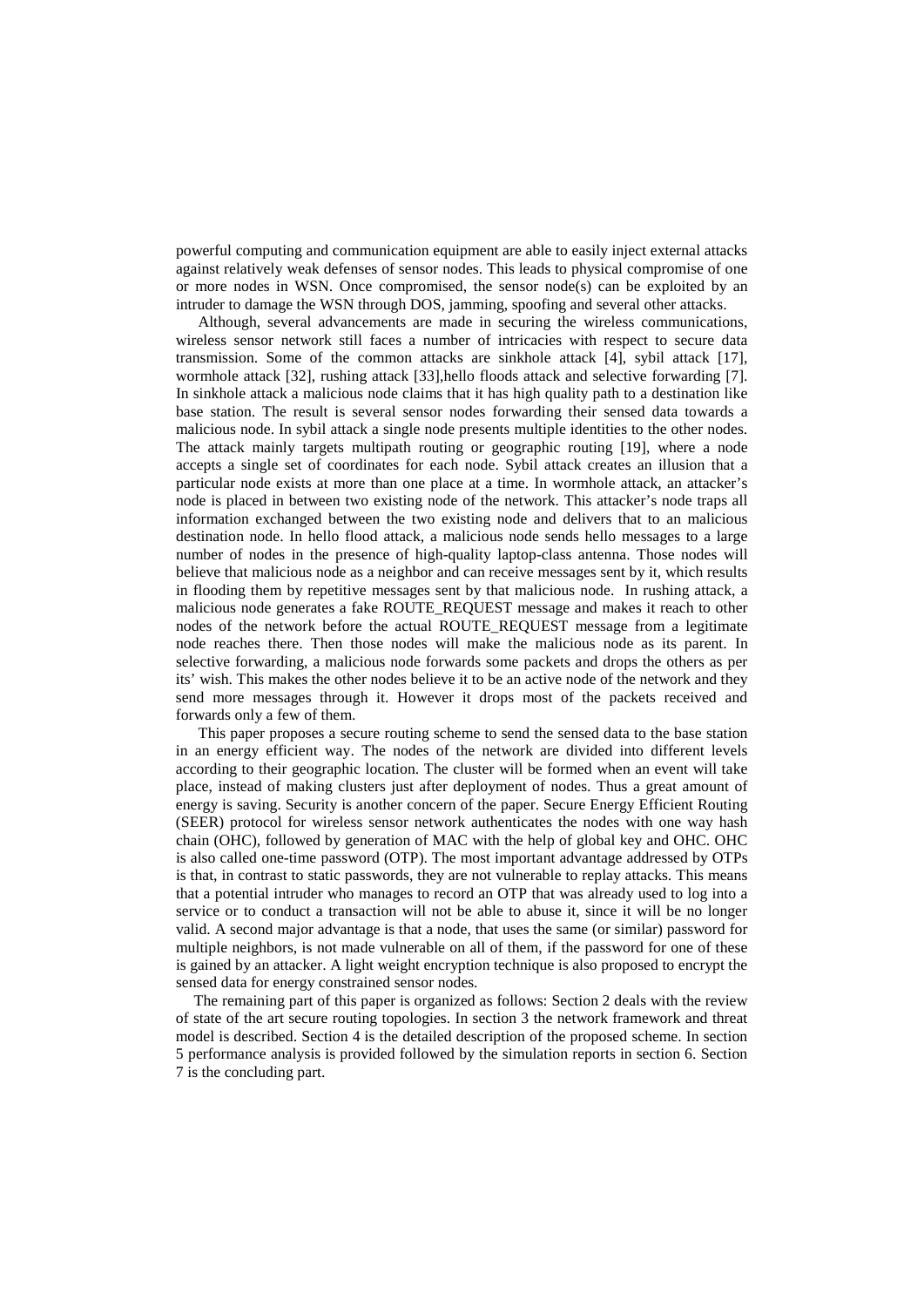## **2. Related Work**

The security mechanisms adopted by different hierarchical routing protocols has several pros and cons. To make energy efficient routing the network has been partitioned into clusters. In [27] the authors have used a 3D position based approach for routing in MANET and WSNs. The whole coverage area is partitioned into a number of cubic structured cells. A proactive routing table stores cell information rather than node information for reduced size. The source node checks its' routing table, and forwards the packet towards destination through the node closest to the destination. In this routing only a coarse knowledge of the dynamic network topology and the full knowledge of the partitions are required. The most of the cluster based protocols did not consider security issues in order to reduce the computational cost. The protocols with some basic security schemes have been designed to make a balance between secure communication and energy efficiency. The paper [10] presented a robust secure routing protocol based on some basic schemes such as RSA-CRT for encryption and decryption of messages, CRT [31] for safety key generation, Shamir's secret sharing principle [26] for generation of secure routes. Selection of the final route depends on the parameters such as battery power, mobility and trust value of the route. The complexity of key generation is reduced to a large extent by using RSA-CRT instead of RSA [1,16]. The comparative performance analysis showed that RSRP outperforms ZRP [29] and SEAD [15]. However the main drawback of most of the existing secure routing protocol is that more stress is given on securing the upstream flow of data packets. In many of the algorithms security demand for the downstream flow of data is ignored. Some of the existing routing protocols offer high security together with intrusion tolerance but overlooks the energy constraints of the sensor nodes to some extent. However the different types of security schemes are depicted in Figure 1.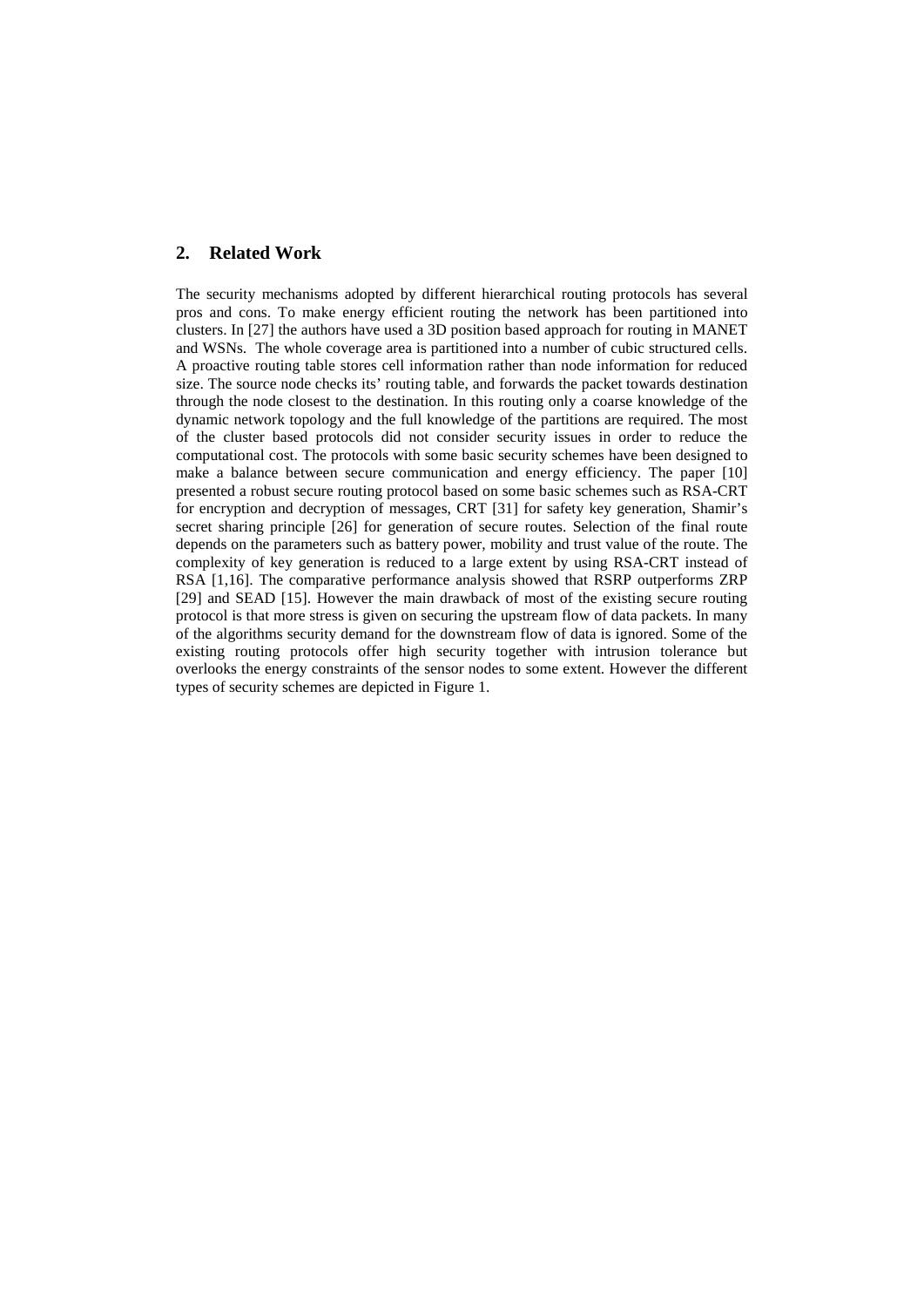

**Figure 1. Types of security schemes in WSN**

## **2.1. Network wide keys**

A popular key distribution technique is to load a single master key into all sensor nodes, which results in a high level of efficiency and flexibility. It requires minimal memory for the storage. The scheme also allows the introduction of any number of sensors after the initial deployment by loading the master key in new nodes. It provides perfect key connectivity, since all nodes certainly share the same master key.

An example of such a security scheme is the BROadcast Session Key Negotiation Protocol (BROSK) [3]. In this protocol, the master key K is used in combination with random nonce NA and NB, exchanged by pairs of nodes A and B, for establishing a session key  $K_{A,B} = PRF(K||N_A||N_B)$ , where PRF is a Pseudo-Random Function.

In Symmetric-Key Key Establishment (SKKE) [35] scheme, nodes A and B exchange randomly generated challenges  $N_A$  and  $N_B$ . The master key K is used to compute a common shared secret as  $S_{A,B}$ =PRF(K||ID<sub>A</sub>||B||N<sub>A</sub>||N<sub>B</sub>). Then two keys  $K_{A,B}$ =Hash(S<sub>A,B</sub>||1) and  $K'_{A,B}$ =Hash(S<sub>A,B</sub>||2) will be created by S<sub>A,B</sub>. A tag computed by  $K'_{A,B}$  as Tag<sub>A</sub>=PRF(K<sup>/</sup><sub>A,B</sub>||3||S<sub>A,B</sub>), is sent by A to B, and Tag<sub>B</sub>=PRF(K<sup>/</sup><sub>A,B</sub>||2||S<sub>A,B</sub>), is sent by B to A. This allows the nodes to confirm the computation of the same link key  $K_{A,B}$ .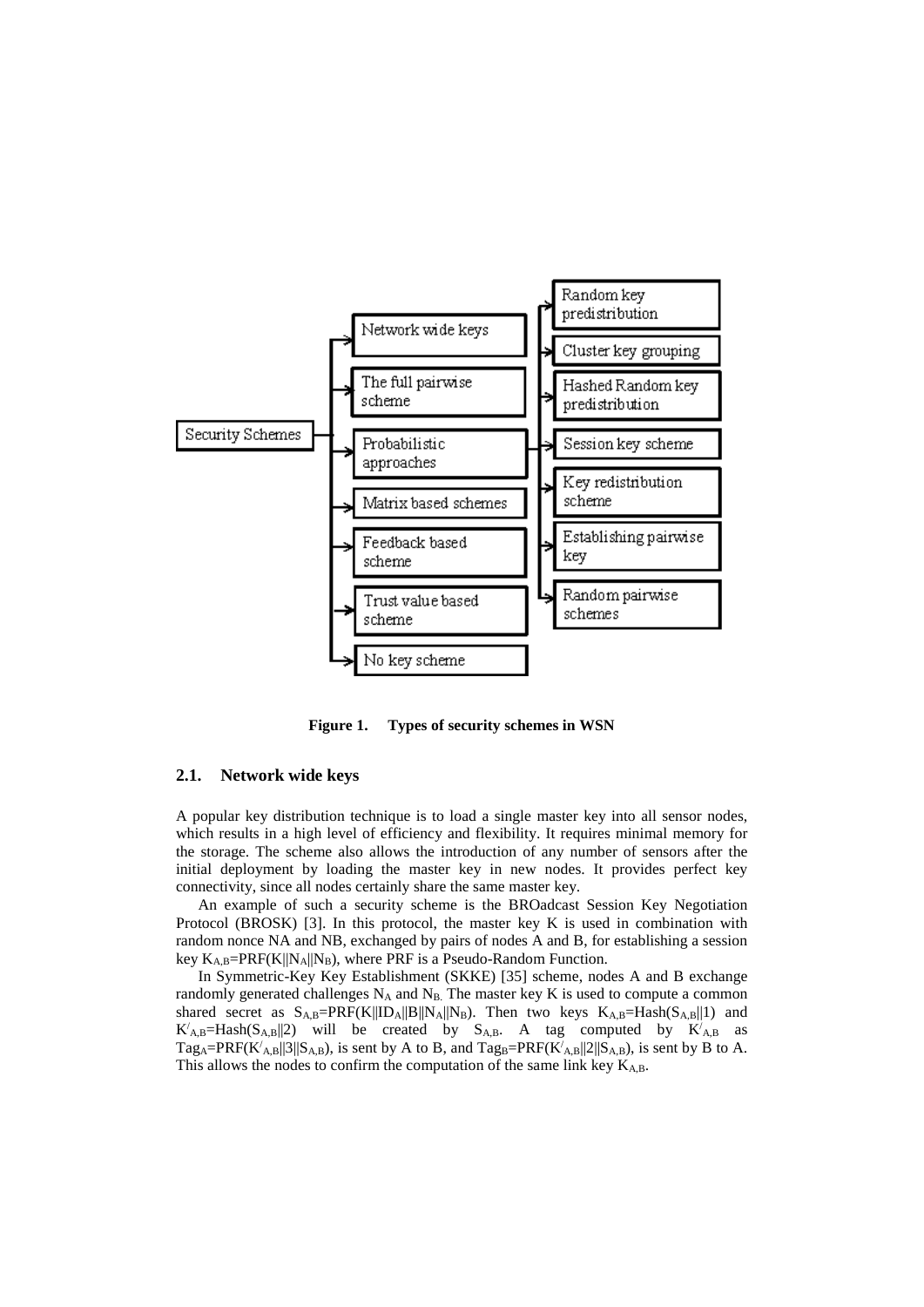The Network-Wide Key approach has some security vulnerabilities. All the nodes in the network and their communications will be compromised if the adversary captures a single node and gets the common key. An attacker may easily insert malicious nodes into the network, once it has access to the master key.

### **2.2. The full pairwise scheme**

In contrast to the previous schemes used a single master key for the communication between all sensors, in Full Pairwise scheme each of the n nodes in the network receives n-1 pairwise keys to communicate with every other node. The node-to-node authentication and perfect resilience is the cause of high security in this approach, which prevents node replication attacks. The nodes on the network identify malicious IDs and revoke the corresponding pairwise keys very easily, e.g., by using voting schemes [13,14].

The storing of many keys at every node may cause a great memory overhead. The introduction of new nodes in the network would only be possible if their keys were already loaded from the beginning, which becomes a serious restriction when the network needs to be expanded over the initial expectations. Thus the Full Pairwise Key scheme could be effectively used basically in small networks where the maximum number of nodes can be predicted with good reliability.

#### **2.3. Probabilistic approaches**

In probabilistic approaches, each node receives a group of keys, known as key chain, the size of which is normally much lower than the size of the network itself. The main objective of this approach is to reduce the memory overhead and increase the security level. The three distinct and sequential phases on such schemes are- Key pre-distribution, Sharedkey discovery and Path-key establishment. The different type probabilistic approaches are discussed in the following sub-sections.

#### **2.3.1. Random key pre-distribution scheme**

The Random Key Pre-distribution scheme [20] can be considered as the basic scheme. In the Key Pre-Distribution phase, a large key pool P is initialized with |P| random keys and their respective identifiers. Then k keys are drawn at random from P to be loaded into the memory of each node to form its key chain. The exact values of  $|P|$  and k can be chosen in such a manner that each pair of nodes share at least one key with an arbitrary probability.

In Shared-key Discovery phase, each node broadcasts a list, containing the IDs of all keys in its chain. It allows a neighbor node to identify which keys they have in common.

In the Path-key Establishment phase, any pair of nodes A and B, which don't have common key, must find an intermediary node C. A suitable candidate will be any node with key chain, which contains key IDs present in both A's and B's chains. In order to create an indirect link between A and B, C can choose unassigned keys from its key chain.

This scheme is used to reduce the amount of memory for storing keys. The scalability and the resilience of the scheme are highly dependent on the sizes of the key pool and key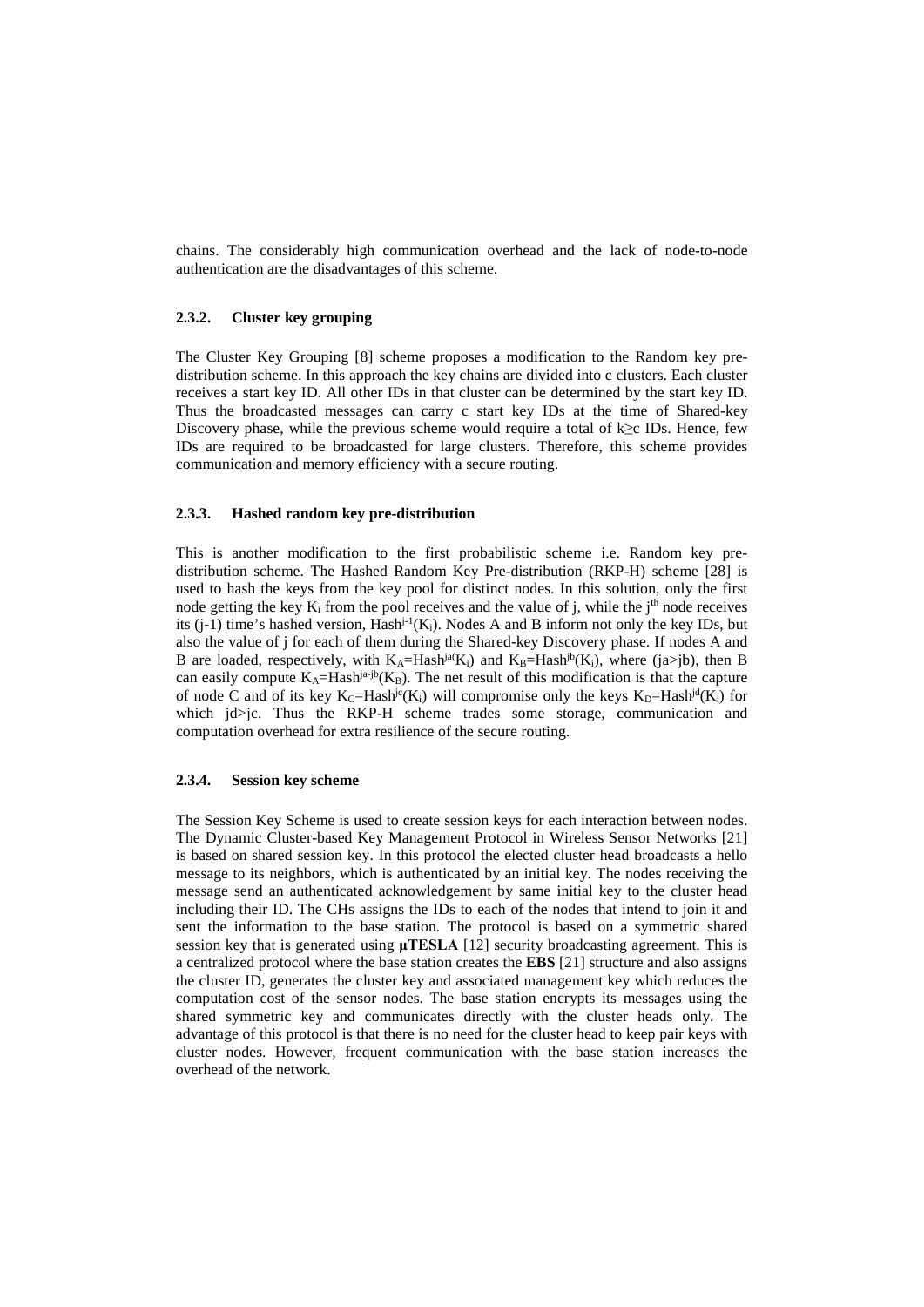## **2.3.5. Key redistribution scheme**

A modification of the random pre distribution Scheme is proposed by Law et al. [5]. In this scheme a phase called Key Redistribution replaces the original Path-key Establishment. To understand the scheme, suppose that a shared common key between nodes A and C is  $K_1$ , and that between nodes B and C is  $K_2$ . Nodes A and B don't have any common key. In the Key Redistribution phase, A checks the received IDs and asks C to send  $K_2$  (encrypted with  $K_1$ ) and to delete this key from its memory. If A gains the ownership of  $K_2$ , it now has a common key with B. In the case that C refuses to send the key, node A needs to try other keys and/or nodes until it gets a common key with B or all alternatives are exhausted. In the second case, A sends an unused key  $K_3$  to node C selected from A's key chain. Then it return computes a reinforced key  $K_{2+3}$ =Hash( $K_{2}$ || $K_{3}$ ). This new key is encrypted with  $K_{1}$ and K<sub>2</sub>, and then both encryption results ( $E_{K1}(K_{2+3})$ ) and  $E_{K2}(K_{2+3})$ ), are sent back to A. Node A decrypts the  $E_{K1}(K_{2+3})$  and adds  $K_{2+3}$  to its own key chain; Another result  $E_{K2}(K_{2+3})$ is forwarded to node B, which takes the same procedure. At the end of this process, nodes A and B will finally have a common key  $K_{2+3}$ . Besides, after the Key Redistribution phase finishes, A has a common key with all its neighbors and, hence, some unused keys can be removed at random in order to reduce memory usage and the information that would be leaked by its capture. This approach still incurs in considerably high communication overheads.

#### **2.3.6. Establishing pairwise keys**

The Pairwise Key Establishment protocol is a solution that avoids some of the communication overhead involved in the Shared-Key Discovery phase. A good example of this type is- A Secure Aggregation Protocol for Cluster-Based Wireless Sensor Networks with no requirements for Trusted Aggregator Nodes [6], which mentions that the aggregator nodes can be the easy targets of the attackers in cluster-based wireless sensor networks. In this protocol a pair-wise key is shared between two neighbor nodes of same cluster at one hop distance which requires more storage space. Each node generates a one way key chain to authenticate its locally broadcasted messages and sends a commitment key of the key chain to each neighbor. Every node of the cluster including the cluster head broadcasts their reading to the other nodes of the cluster authenticated using the current key of the key chain. Each node including the cluster head receives the broadcasted message; the encoding key of which is authenticated checking the previously used key. After the MAC verification a local aggregation is applied on the message by each node. This process of local aggregation diminishes the need for a trusted aggregator node but consumes more energy. Finally, the cluster head computes a XOR-ed MAC over the MACs generated by the nodes of the cluster over the aggregated values and sends that to the Base station. Failure of any node or any misbehavior of a node is informed to the base station by the cluster head of that cluster.

Another protocol of this type is- A Key Management Scheme for Cluster Based Wireless Sensor Networks [23] uses public key management scheme based on ECC [2] and Diffie-Hellman [9] key exchange scheme. In this protocol each gateway node of a cluster is assigned a unique identifier. The gateway nodes are preloaded with public keys of sensor nodes, their own public keys and the public key of the base station. Each sensor node is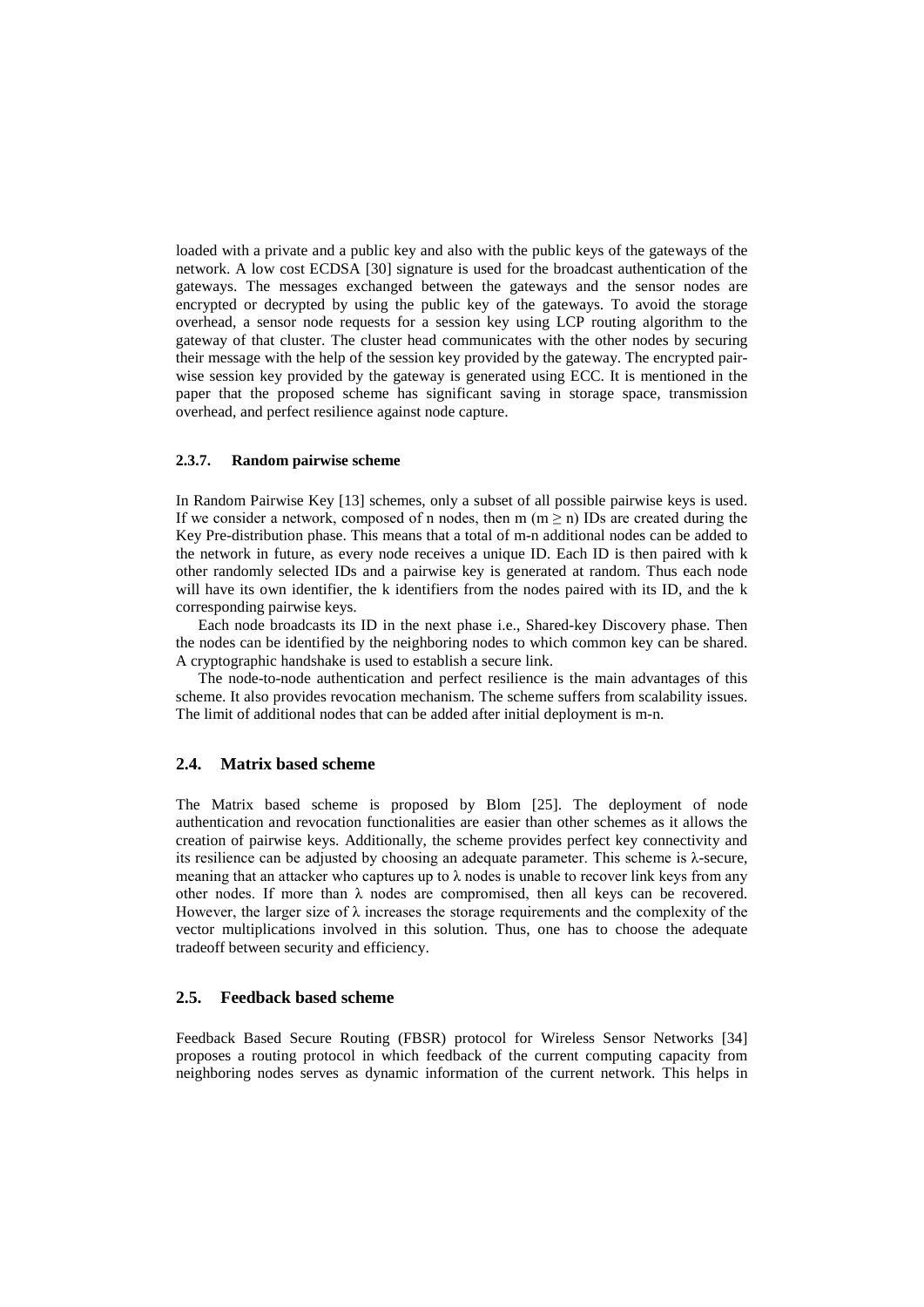decision making of which nodes will take part in the routing in a secured and energy efficient manner. The feedback provided by the neighbors is authenticated with key-one way hash chains developed using  $\mu$ TESLA protocol. The feedback from the base station is utilized to identify the malicious nodes. Neighbors are selected dynamically and are prioritized on the basis of their last time feedback. Feedback Based Forwarding (FBF) integrates the routing layer and the MAC layer. The next packet from the sender is forwarded to a neighbor and the neighbors are reprioritized, based on the feedback value received from the neighbor nodes together with their acknowledgement sent to the sender. This scheme is well protected against sinkhole attack, selective forwarding and sybil attack. However, it is susceptible to node compromise attack.

### **2.6. Trust value based scheme**

Energy-aware Secure Routing for Large Wireless Sensor Networks [24] selects next hop neighbor on the basis of remaining energy of the nodes and their coordinates. Direct and indirect trust information is also considered. The authors called this approach as Ambient Trust Sensor Routing (ATSR). The direct trust value is evaluated on the basis of multiple attributes like packet forwarding, network layer acknowledgements, message integrity, node authentication, confidentiality, reputation response, and reputation validation. Monitoring these attributes help in recognizing various misbehaviors of the nodes and help in avoiding certain attacks. A new node in the network calculates the indirect trust values by collecting the direct trust values calculated by the neighbor nodes. The authenticity of the calculated trust values of the selected nodes depends on their confidence factor that increases with the number of interactions of the node with their neighbors. At the time of routing nodes are selected on the basis of trust value, remaining energy and distance from the destination.

## **2.7. No key scheme**

Security may be also implemented without using any key. One example of this type of scheme is Secure and Energy Efficient Multi-path (SEEM) [22] routing protocol. SEEM has three phases: Topology Construction, Data Transmission and Route Maintenance. Topology construction phase is for setting up the network topology; data transmission phase is the working phase, i.e., the sensor network starts its task; and in route maintenance phase, the base station updates available energy on each node, participates the communication, and reselects a new path to the source node. It has three kinds of nodes, such as sensor node, sink node and base station. The base station takes the initiative to find the multiple paths between the source node and sink node. Three types of packets are used in this protocol. They are Neighbour Discovery (ND) packet, Neighbour Collection (NC) packet and Neighbour Collection Reply (NCR) packet. This increases the control overhead of the protocol. To know the neighbour nodes of every node, the ND packet is broadcasted in the network. Then the base station broadcasts NC packet in order to collect the neighbour's information of each node gathered during the previous broadcasting. The base station will be acknowledged by the neighbour collection reply packet, sent from sensor nodes.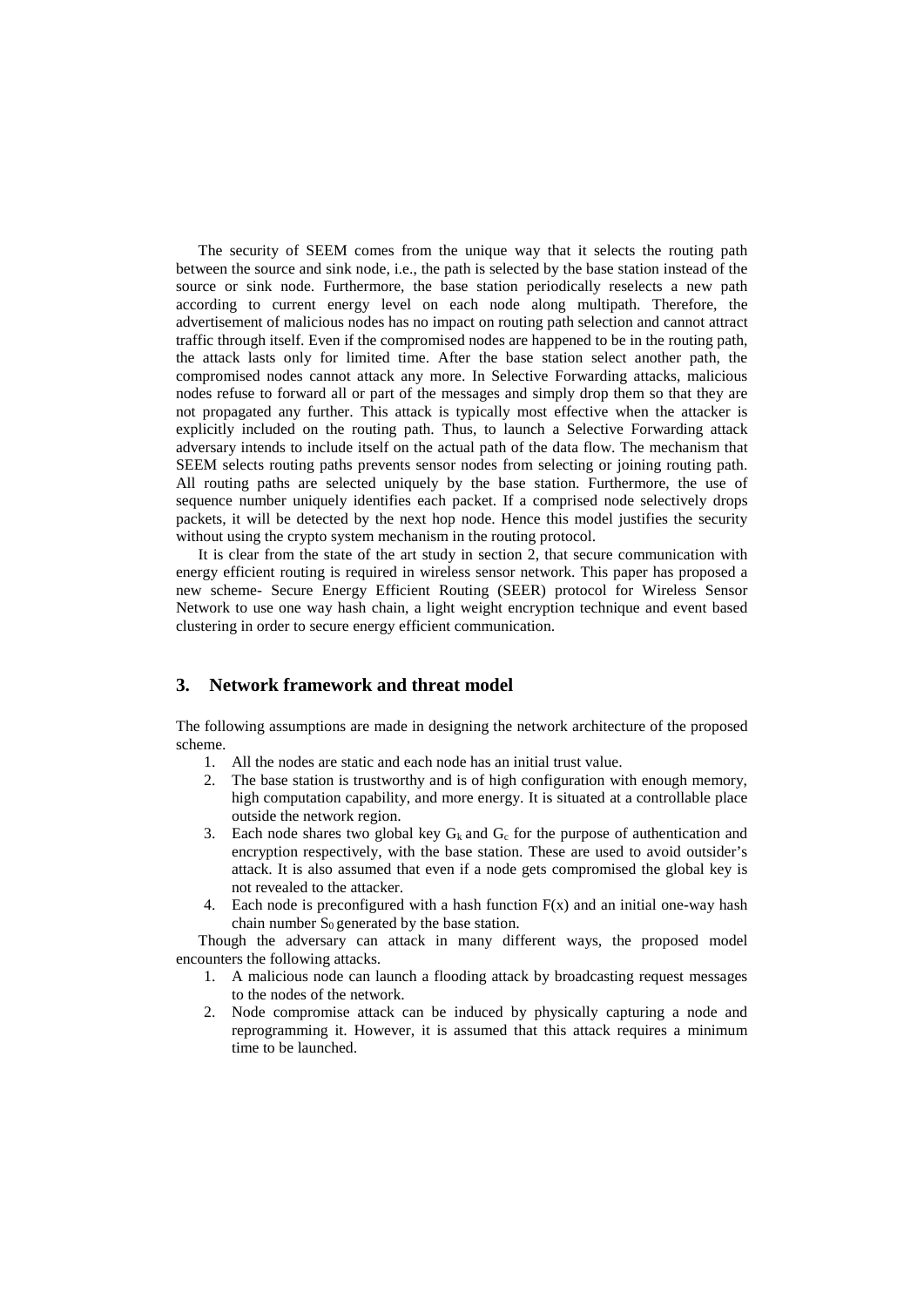- 3. Compromised nodes of the network can launch a wormhole attack on the messages exchanged between a node and its neighbors.
- 4. Packet eavesdropping can be done by an intruder's node while sending the aggregated data to the base station.
- 5. Sybil attack can be propelled by a compromised node of the network making an illusion to the other nodes that it is present in more than one location at a time. Thus, can compel a node to forward its data to a fake node.
- 6. Sinkhole attack can be launched by a laptop-class attacker by advertising its high quality link and a high weight value based on which next-hop nodes are selected.

### **4. Proposed scheme**

The proposed scheme SEER is discussed in four different modules- level formation, cluster formation with secure communication, secure data sensing and aggregation and at last sending aggregated data to the base station.

### **4.1. Level formation**

All the nodes in the network are initialized with a level value 0. The base station checks the level value of the nodes at one hop distance to it, and if they have a level value 0, it sets the new level value of those nodes as 1. The nodes with level value 1 in turn checks the nodes at 1 hop distance from them. If the newly checked nodes have a level value 0, then the algorithm will change it to 2. This process continues till no nodes are left with level value 0.

### **4.2. Cluster formation with secure communication**

In the cluster formation phase, the proposed scheme introduces energy efficiency by adopting an event-based cluster formation scheme, where the node that first senses the occurrence of an event initiates the cluster formation. At first all the nodes of the network calculates a competition bid value (CV) for itself as—

$$
CV_i = \frac{E_{Ri} * N_{adj}}{D_{avg}}
$$
 (1)

Where for node i,  $E_{\text{Ri}}$  is the remaining energy,  $N_{\text{adj}}$  is the number of adjacent nodes and D<sub>avg</sub> is the average distance of node i from all its adjacent nodes.

All the nodes that sense the event will be called as Initiator nodes. These Initiator nodes send a control message JOIN to its neighbors. Then each initiator node checks whether its CV value is highest among the neighbor Initiator nodes. If it is not highest for any Initiator node then it sends the JOIN message to its neighbor Initiator node, which has the highest CV value. This process helps the node with highest CV value to get all the sensed data from its neighbor Initiator nodes and it will be declared as cluster head. For example consider Figure2.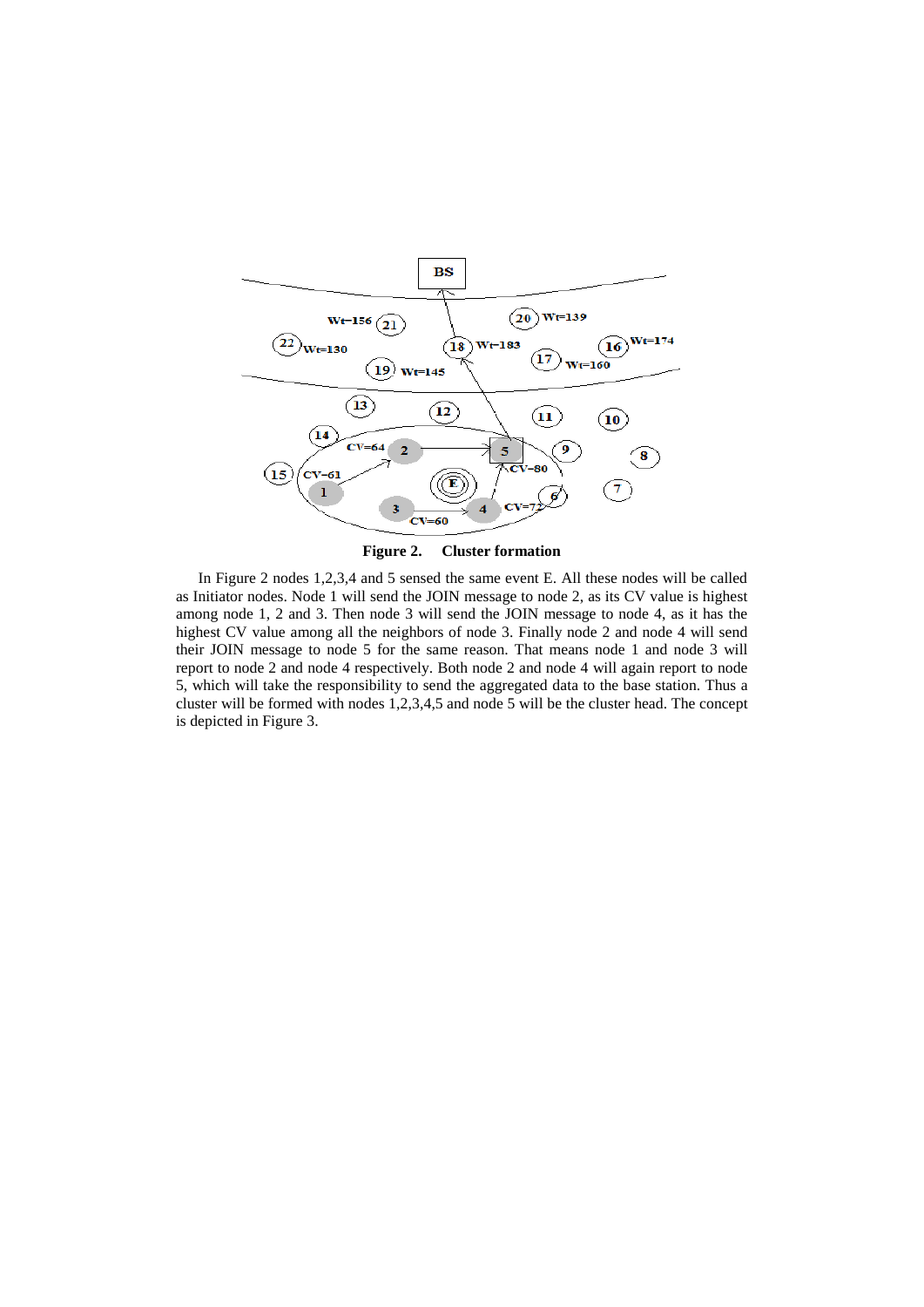

In SEER, the cluster will be formed only when an event occurs. The information about that event should be sent to the base station in a very short time, so that it can take corrective action as soon as possible. Thus it should not take so much time to form the cluster. The time required to form the cluster is defined in definition 1.

#### **Definition 1:**

The time required to form the cluster for  $N_I$  initiator nodes with  $N_M$  number of neighbor nodes will be proportional to the MAC verification time  $t_m$  and average distance between the neighbor nodes Davg. It can be defined as-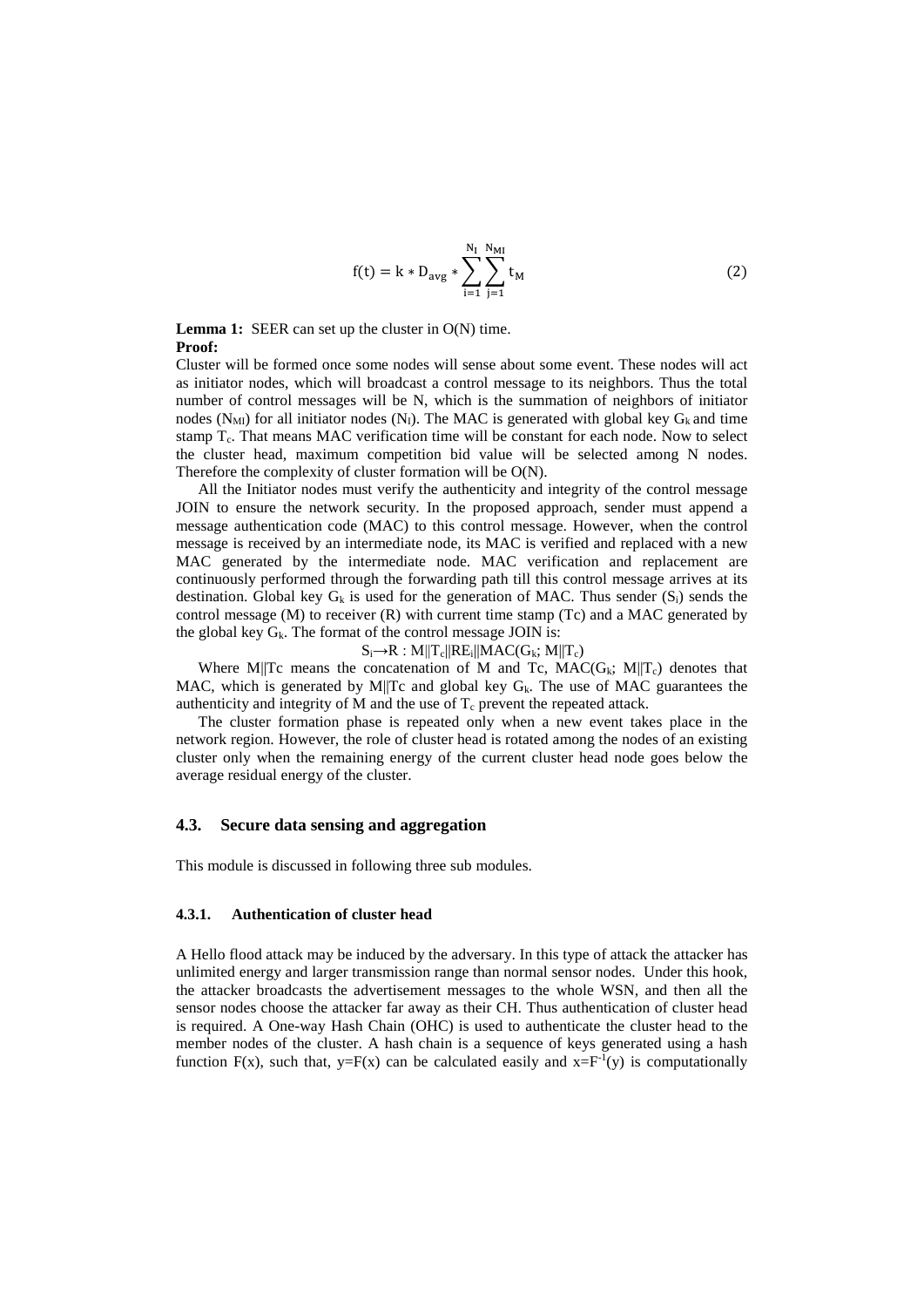infeasible to generate within a finite time. Thus the cluster head generates a random key  $K_n$ to derive a OHC with a certain length n, such as  $K_n \to K_{n-1} \to \ldots \to K_2 \to K_1 \to K_0$ , where  $K_{n-1}$  $= F(K_n)$ . The cluster head broadcasts the request (REQ) packet to all the member nodes of the cluster by using  $K_1$ , then  $K_2$  and so on. No key in the key chain will be reused. The key chain will be regenerated till the last key  $K_n$  has been used. The request will be acceptable when the output of  $F(F(...F(K_i)))=K_0$ , i.e., by i times execution of the function on  $K_i$  will be  $K<sub>0</sub>$  as this value is initially given to all the nodes of the network.

#### **4.3.2. Sending sensed data to cluster head**

The member nodes will send the sensed data to the cluster head, if the sent request message from the cluster head is accepted. Every member nodes append a generated MAC with its sensed data (D) to proof its authentication to the cluster head. Global key  $G_k$  is used for the generation of MAC. Thus sender  $(S_i)$  sends the sensed data (D) to cluster head (CH) with current time stamp  $(T_c)$  and a MAC generated by the global key  $G_k$ . The format of the packet is:

 $S_i \rightarrow CH : D||T_c||RE_i||MAC(G_k; D||T_c)$ 

Where  $D||T_c$  means the concatenation of D and  $T_c$  and  $MAC(G_k; D||T_c)$  denotes that MAC is generated from  $D||T_c$  with global key  $G_k$ . RE<sub>i</sub> is the remaining energy of node i. The use of MAC guarantees the authenticity and integrity of D and use of  $T_c$  prevents the flooding attack.

#### **4.3.3. Data aggregation and encryption**

The cluster head aggregates all the collected data from its member nodes and encrypt them to prevent from altering or replace attack. The cluster head will generate any random number d to create cipher text (CT) from the original message (M) with the time stamp value  $T_c$  and the unique global key  $G_c$ . Encryption of sensed data involves the generation of key values k2 and k3 depending on  $T_c$  and  $G_c$  as follows:

- a) Compute N as,  $N=d*G_c$
- b) Compute the first key  $K_1$  as,  $K_1 = d * T_c$
- c) Compute the second key  $K_2$  as,  $K_2 = G_c * T_c$
- d) Finally the third key  $K_3$  is derived as:  $K_3=M+G_c*K_1$
- e) Now the cipher text (CT) is calculated as—
	- $CT = N^{K_2 \mod(G_c 1)} \mod G_c + K_3$  (3)

The random number d will be sent to the receiver node (s) by appending with the packet the format of which is described in section 4.4. The CT is converted to binary form and divided into an nx8 matrix and padded according to SHA-512 formula and a required digital signature is created. This digital signature is used to validate the user identity and integrity of the data. A similar hash code is generated at the recipient site using the plain message. If the two hash codes are same, the digital signature is said to be valid and the original message is said to be unaltered.

**Lemma 2:** The received cipher text (CT) can be decrypted with the global key  $G_c$  and the keys K1 and K2 as in equation 8.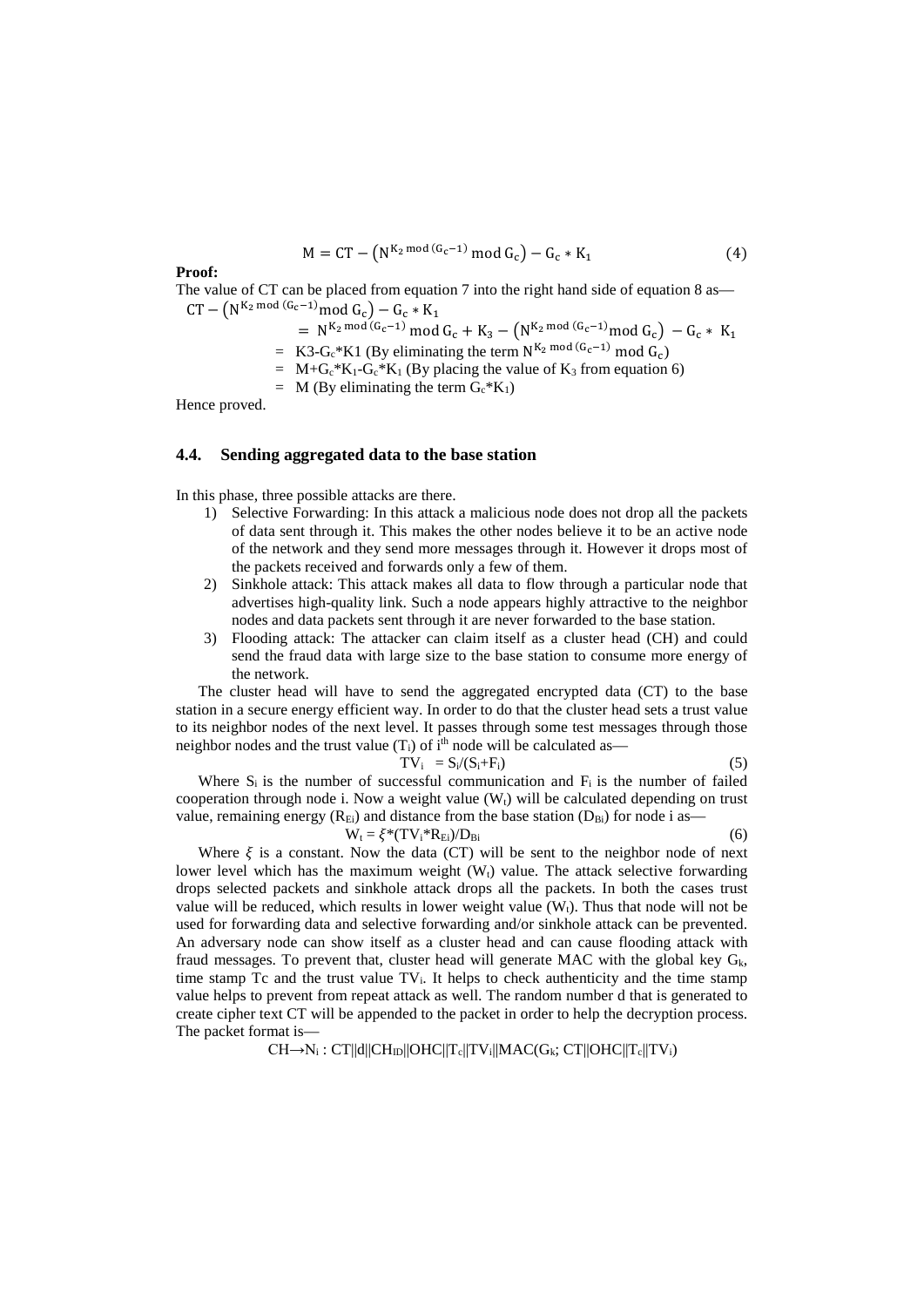The cluster head is known as parent of node i. This node will calculate MAC and if it is valid, then it will be forwarded to the neighbor node with highest weight value  $(W<sub>t</sub>)$  of its next lower level. It will replace the id of the cluster head in the packet with its own id before forwarding it. A nested MAC is generated over the received MAC from the base station using the global key  $(G_k)$ , ID of the sender and the OHC. The nested MAC acts as a countermeasure against wormhole attack. The format of the request is:

 $node_i \rightarrow^*: C T||d||ID_i||OHC||T_c||TV_i||MAC(G_k; CT||OHC||T_c||TV_i||(MAC of parent))$ 

The above process will be repeated until the message CT reaches to the base station. Then the base station will decrypt the message and will get the original message.

#### **5. Performance analysis**

The performance of the proposed scheme SEER is analyzed and compared with three existing protocol SEEM [22], ATSR [24] and INSENS [18] as in the following sub sections.

### **5.1. SEER vs. SEEM [22]**

In Secure and Energy-Efficient Multipath Routing protocol (SEEM) [22]base station is used as a server and the nodes are used as a client, i.e., it uses the principle similar to the Client/Server software architecture. The base station takes the responsibility of route discovery, maintenance and route selection as well. The base station periodically selects a new path based on current energy level of nodes. This protocol considers energy-efficiency and security simultaneously. The performance analysis shows that it results better in the concern of throughput, communication overhead and network lifetime. It also works well against some attacks, like Sinkhole attack.

In contrast to SEEM, SEER forms the cluster based on the occurrence of events. Though SEER is concerning about security with energy efficiency like SEEM, the cluster based approach saves more energy, as in WSN, nodes are deployed very densely and more than one node may want to send the same information about an event. SEEM is unable to face many attacks like wormhole attack, selective forwarding or hello flood attack. SEER may be used to reduce those attacks as it selects the path depending on trust value and energy of the nodes, instead of base station is choosing the path. At every move of packets SEER is checking its authenticity with the help of OHC. Simulation results show that SEER performs better than SEEM with respect to both security and energy efficiency.

## **5.2. SEER vs. ATSR [24]**

A Scalable Geographical Routing approach for Wireless Sensor Networks (Ambient Trust Sensor Routing –ATSR) [24] adopts the geographical routing principle which offers high scalability due to its localized operation. A distributed trust model has been designed to efficiently defend against the routing attacks. Once trust information is available for all network nodes, the routing decisions can take it into account, i.e. routing can be based on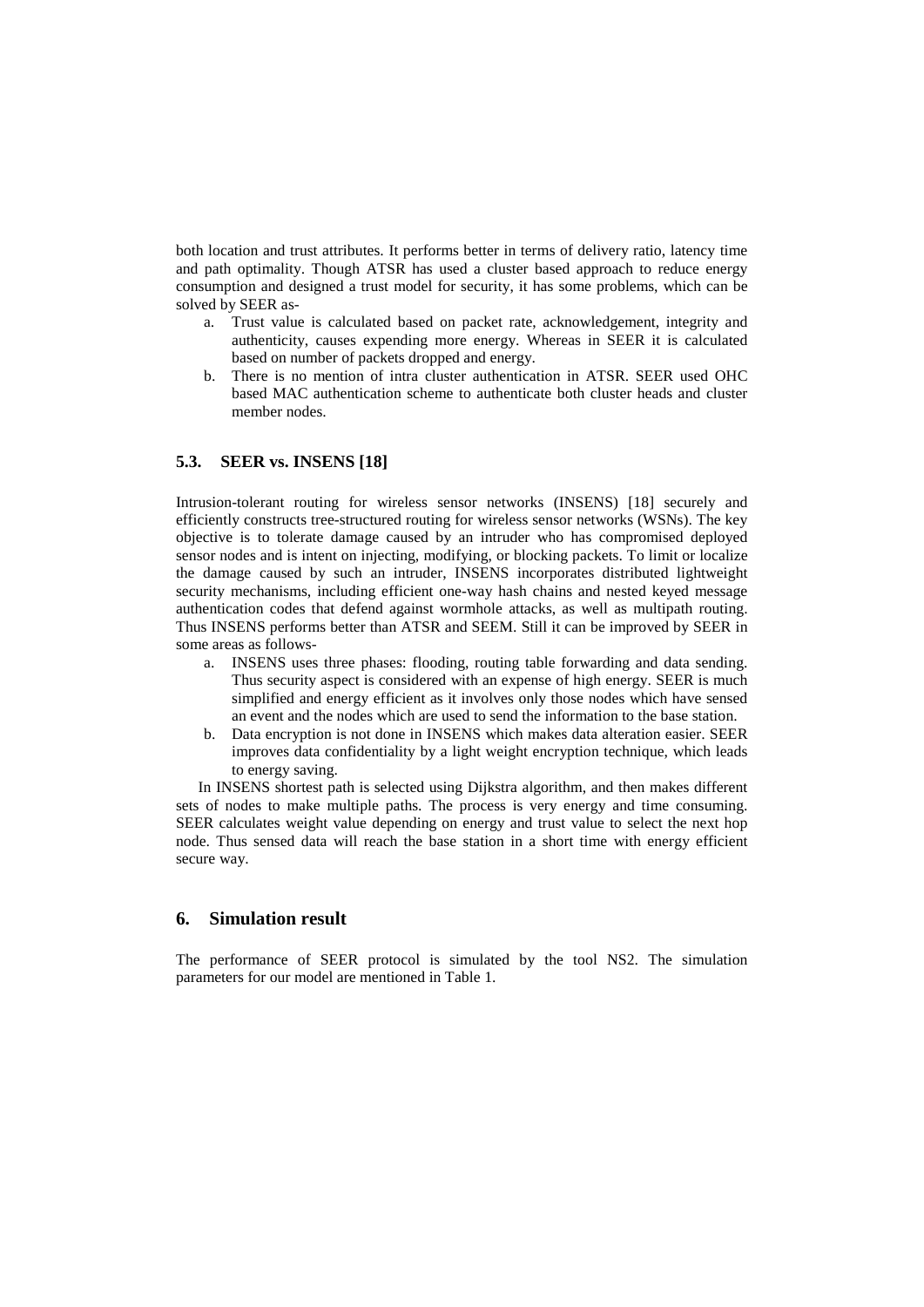| <b>Parameters</b> | <b>Description</b>                        |
|-------------------|-------------------------------------------|
| Network size      | 100 nodes                                 |
| Initial energy    | 50J per node                              |
| MAC Protocol      | <b>IEEE 802.15.4</b>                      |
| Sensor Node       | Imote <sub>2</sub>                        |
| Radio Frequency   | 13 MHz                                    |
| Power consumption | Equivalent to packet size and<br>distance |
| Number of rounds  | At least 20                               |

**Table 1. Parameter list**

To validate the performance of SEER, a clustered wireless sensor network in a field with dimensions 100 m x 100 m is simulated. The total number of sensor nodes is 100. All the nodes are randomly distributed over the field. Each sensor has its' horizontal and vertical coordinates randomly selected (0 to maximum dimension). The messages sent between the nodes and cluster-heads and also those between the cluster heads and sink node are set to a size of 1KB. The sink is located at any one of the four sides, thus the maximum distance between any node and the sink is approximately 100 m. The initial energy for each node is considered as 50 Joule. The nodes with energy value which is above a threshold value, is known as alive node and that with below threshold value is known as dead node.

The number of dead nodes is obtained after completion of each round. Figure4 traces the rate of increase in the number of dead nodes for 20 rounds. The existing logics SEEM, ATSR and INSENS are also simulated to obtain the number of dead nodes. In case of ATSR, the number of dead nodes after 20 rounds is much less than that of SEEM as it uses geographical location for routing instead of packet exchange to avoid flooding the current state of all network nodes to create a map. Also no weight graph is created for shortest path selection. It is done by calculating trust value which is distributive function of all the nodes. INSENS uses additional routing stage that makes it less energy efficient than ATSR but is better than SEEM. However in SEER, no additional network flooding is required and only trust values are calculated to obtain the path from cluster head to base station. Thus energy consumption will be less than SEEM, ATSR and INSENS. Figure 4 shows this result.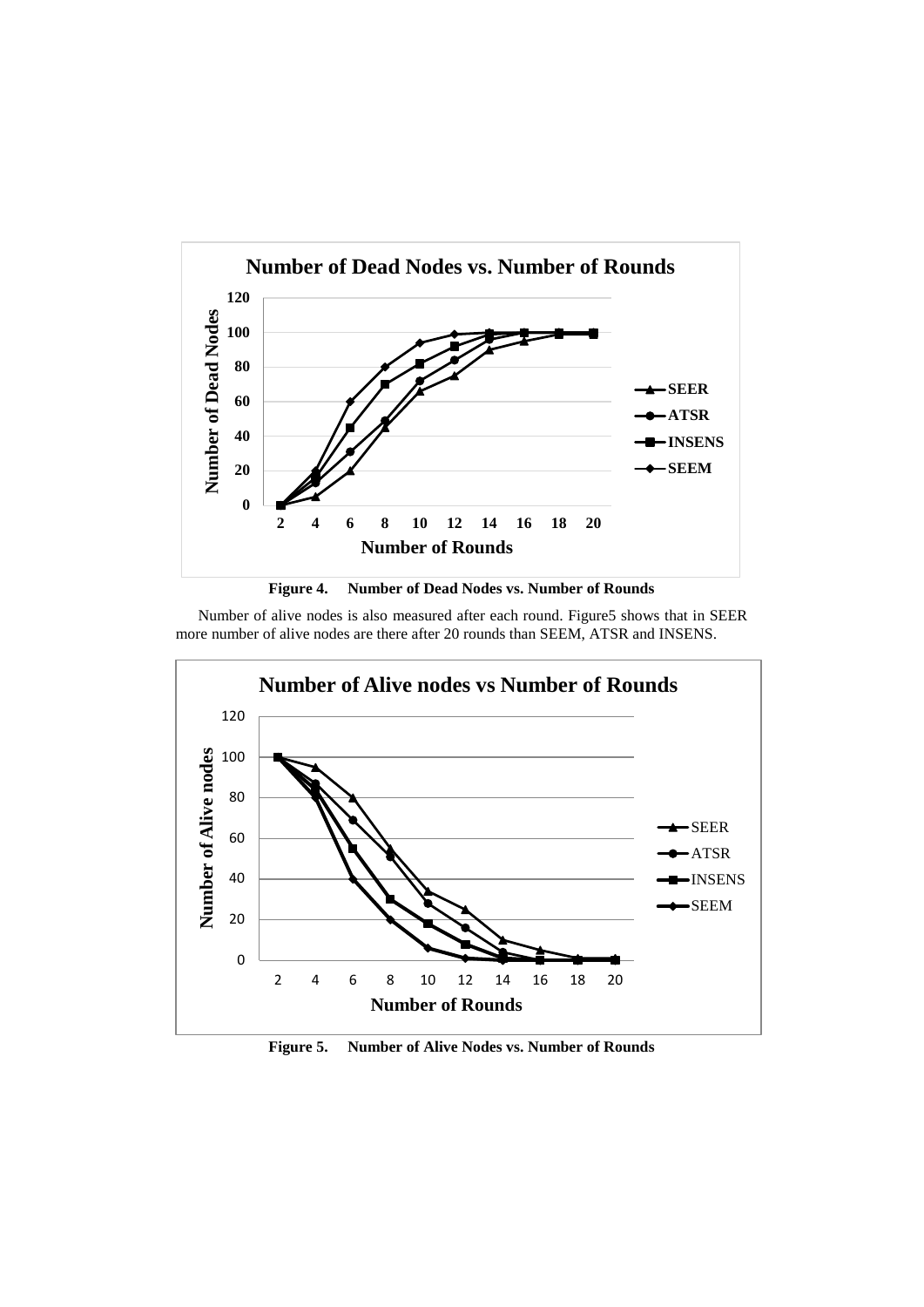Network lifetime is considered as a parameter to measure the performance of SEER. Network lifetime can be defined as the time span from the deployment to the instant when the network is considered nonfunctional. When a network should be considered nonfunctional is, however, application-specific. It can be, for example, the instant when the first sensor dies, a percentage of sensors die, the network partitions, or the loss of coverage occurs. Figure 6 depicts the performance graph, where the number of sensor nodes or the network size is varying from 30 to 130. Network lifetime means the number of rounds required to loss the coverage of the network. In SEER cluster forms only when some event occurs. Thus with the increase of the network size, the number of clusters will not be increased. Hence in SEER network lifetime is increased significantly with the increase in network size than SEEM, ATSR and INSENS.





Packet delivery ratio is measured in the presence of malicious nodes. Delivery Ratio can be defined as the ratio of the number of successful packet delivered and the total number of packets sent. In Figure7 number of malicious nodes are increasing from 0 to 50, In SEER, the number of successful packet delivered is highest, among SEEM, ATSR and INSENS. That means SEER increases delivery ratio.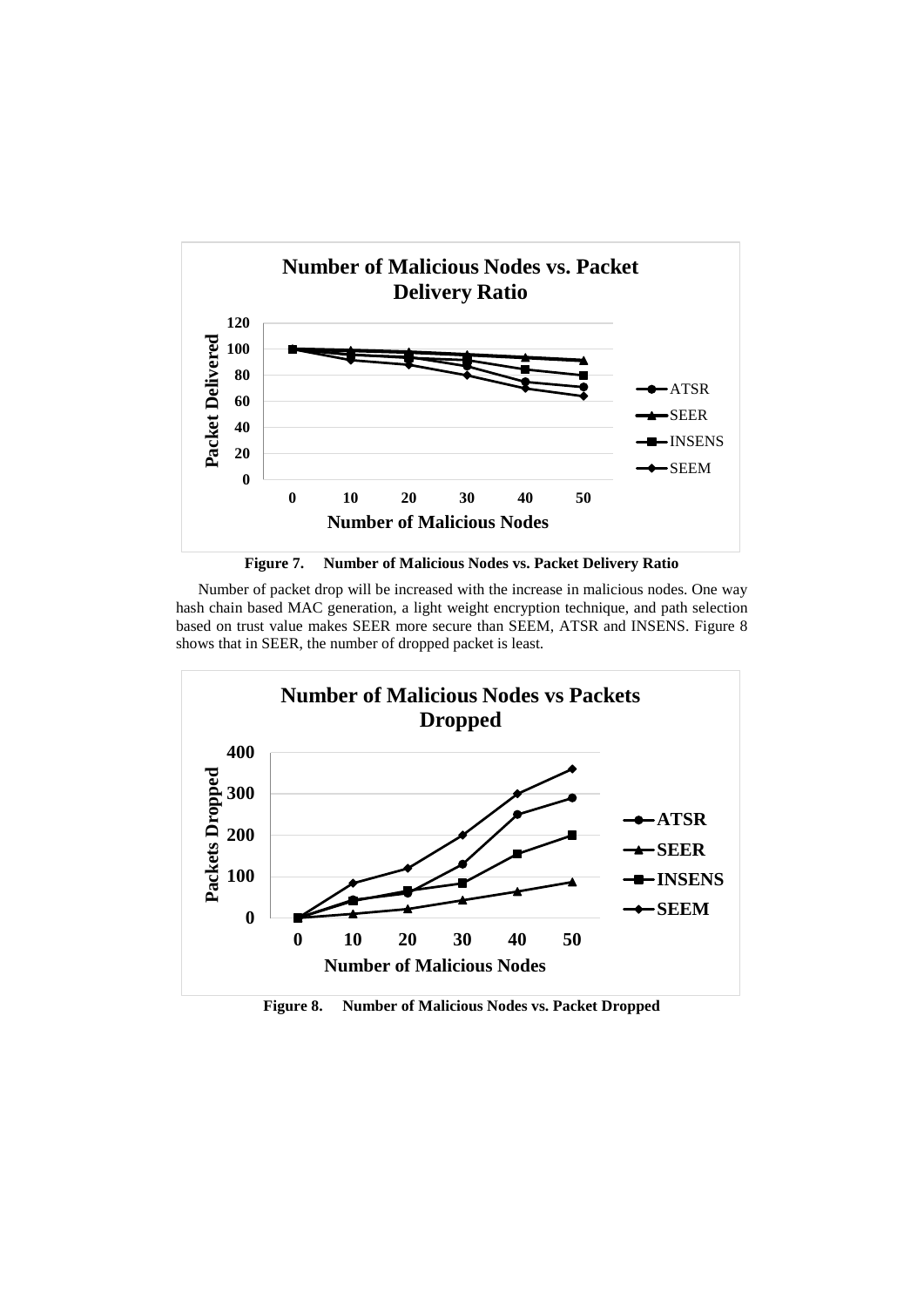### **7. Conclusion**

In this paper, a brief discussion about energy efficient routing protocols for wireless sensor network have been provided. It is observed that the hierarchical routing protocols have more scopes of balancing the energy utilization than other type of routing protocols. However, security is another criteria that has to be taken care of while sending confidential information through a sensor network. It is a challenging task to take care of both these issues at the same time. The proposed protocol SEER focuses on both energy efficiency and security in wireless sensor network. The event based clustering technique prevents the network from unnecessary cluster making, which leads to a great amount of energy saving. A hash chain based technique with light weight cryptography is used for achieving security as well as reducing the computational overhead. The protocol is able to prevent both external and internal threats. The performance analysis and simulation results show that SEER performs better than other well-known protocols INSENS, ATSR and SEEM.

### **References**

- [1] A. Perrig, R. Szewczyk, V. Wen, D. Culler, J. Tygar, Spins: Security protocols for sensor networks, *Wireless Networks Journal (WINET),* 8 (5), 2002, 521–534.
- [2] Asha Rani Mishra and Mahesh Singh, Elliptic Curve Cryptography (ECC) for Security in wireless Sensor Network, *International Journal of Engineering Research & Technology (IJERT)*, Vol. 1 Issue 3, May 2012.
- [3] B. Lai, S. Kim, I. Verbauwhede, Scalable session key construction protocol for wireless sensor networks, *IEEE Workshop on Large Scale Real-Time and Embedded Systems (LARTES),* IEEE Computer Society, Washington, DC, USA, 2002.
- [4] C. Cachin, J.A. Poritz, Secure intrusion-tolerant replication on the internet, *IEEE International Conference on Dependable -Systems and Networks (DSN'02),* Washington DC, USA, June 2002.
- [5] C.-F. Law, K.-S. Hung, Y.-K. Kwok, A novel key redistribution scheme for wireless sensor networks, *IEEE International Conference on Communications(ICC'07),* IEEE Computer Society, Washington, DC, USA, 2007, pp. 3437–3442.
- [6] ChakibBekara andMaryline Laurent-Maknavicius, A Secure Aggregation Protocol for Cluster-Based Wireless Sensor Networks with no Requirements for Trusted Aggregator Nodes,*Next Generation Mobile Applications, Services and Technologies, NGMAST7.* 2007.
- [7] Chris Karlof and David Wagner, Secure routing in wireless sensor networks: attacks and countermeasures, *Ad Hoc Networks, Elsevier Journal*,doi:10.1016/S1570- 8705(03)00008-8, 2003, 293–315.
- [8] D. Hwang, B. Lai, I. Verbauwhede, Energy-memory-security trade-offsin distributed sensor networks, *ADHOC-NOW*, Springer, Berlin/Heidelberg, 2004, pp. 7081.
- [9] Diffie-hellman, D.Boneh, The Decision Diffe Hellman Problem, *Third Algorithmic Number Theory Symposium*, vol. 1423 of LNCS, Springer,1998.
- [10]Ditipriya Sinha, Uma Bhattacharya, Rituparna Chaki, "RSRP: A Robust Secure Routing Protocol in MANET", *in the journal Foundation of Computing and Decision Sciences*, Vol. 39, 2014, No. 2, pp. 129-154, doi[: 10.2478/fcds-2014-0008](http://dx.doi.org/10.2478/fcds-2014-0008)